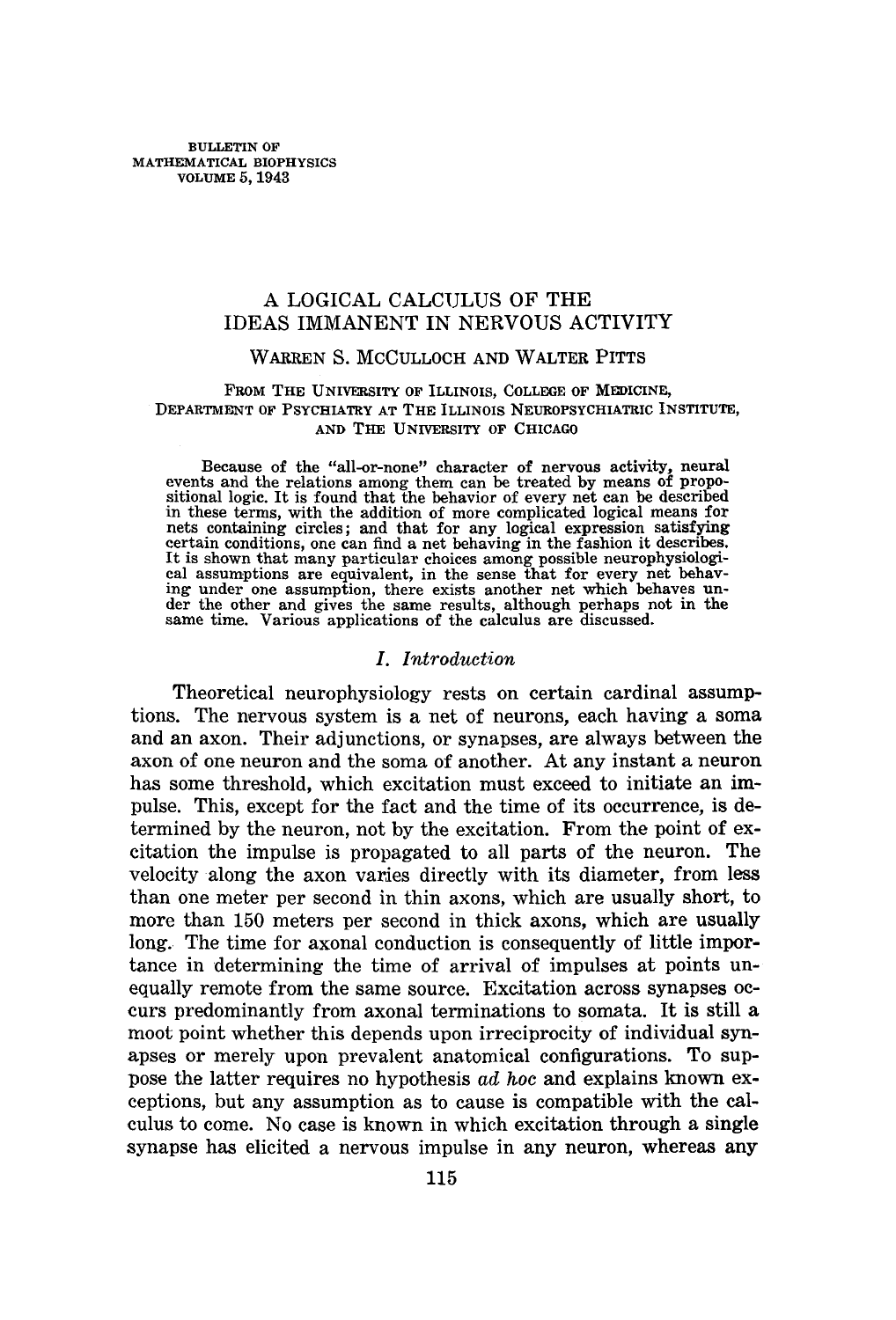neuron may be excited by impulses arriving at a sufficient number of neighboring synapses within the period of latent addition, which lasts less than one quarter of a millisecond. Observed temporal summation of impulses at greater intervals is impossible for single neurons and empirically depends upon structural properties of the net. Between the arrival of impulses upon a neuron and its own propagated impulse there is a synaptic delay of more than half a millisecond. During the first part of the nervous impulse the neuron is absolutely refractory to any stimulation. Thereafter its excitability returns rapidly, in some cases reaching a value above normal from which it sinks again to a subnormal value, whence it returns slowly to normal. Frequent activity augments this subnormality. Such specificity as is possessed by nervous impulses depends solely upon their time and place and not on any other specificity of nervous energies. Of late only inhibition has been seriously adduced to contravene this thesis. Inhibition is the termination or prevention of the activity of one group of neurons by concurrent or antecedent activity of a second group. Until recently this could be explained on the supposition that previous activity of neurons of the second group might so raise the thresholds of internuncial neurons that they could no longer be excited by neurons of the first group, whereas the impulses of the first group must sum with the impulses of these internuncials to excite the now inhibited neurons. Today, some inhibitions have been shown to consume less than one millisecond. This excludes internuncials and requires synapses through which impulses inhibit that neuron which is being stimulated by impulses through other synapses. As yet experiment has not shown whether the refractoriness is relative or absolute. We will assume the latter and demonstrate that the difference is immaterial to our argument. Either variety of refractoriness can be accounted for in either of two ways. The "inhibitory synapse" may be of such a kind as to produce a substance which raises the threshold of the neuron, or it may be so placed that the local disturbance produced by its excitation opposes the alteration induced by the otherwise excitatory synapses. Inasmuch as position is already known to have such effects in the case of electrical stimulation, the first hypothesis is to be excluded unless and until it be substantiated, for the second involves no new hypothesis. We have, then, two explanations of inhibition based on the same general premises, differing only in the assumed nervous nets and, consequently, in the time required for inhibition. Hereafter we shall refer to such nervous nets as *equivalent in the extended sense.* Since we are concerned with properties of nets which are invariant under equivalence, we may make the physical assumptions which are most convenient for the calculus.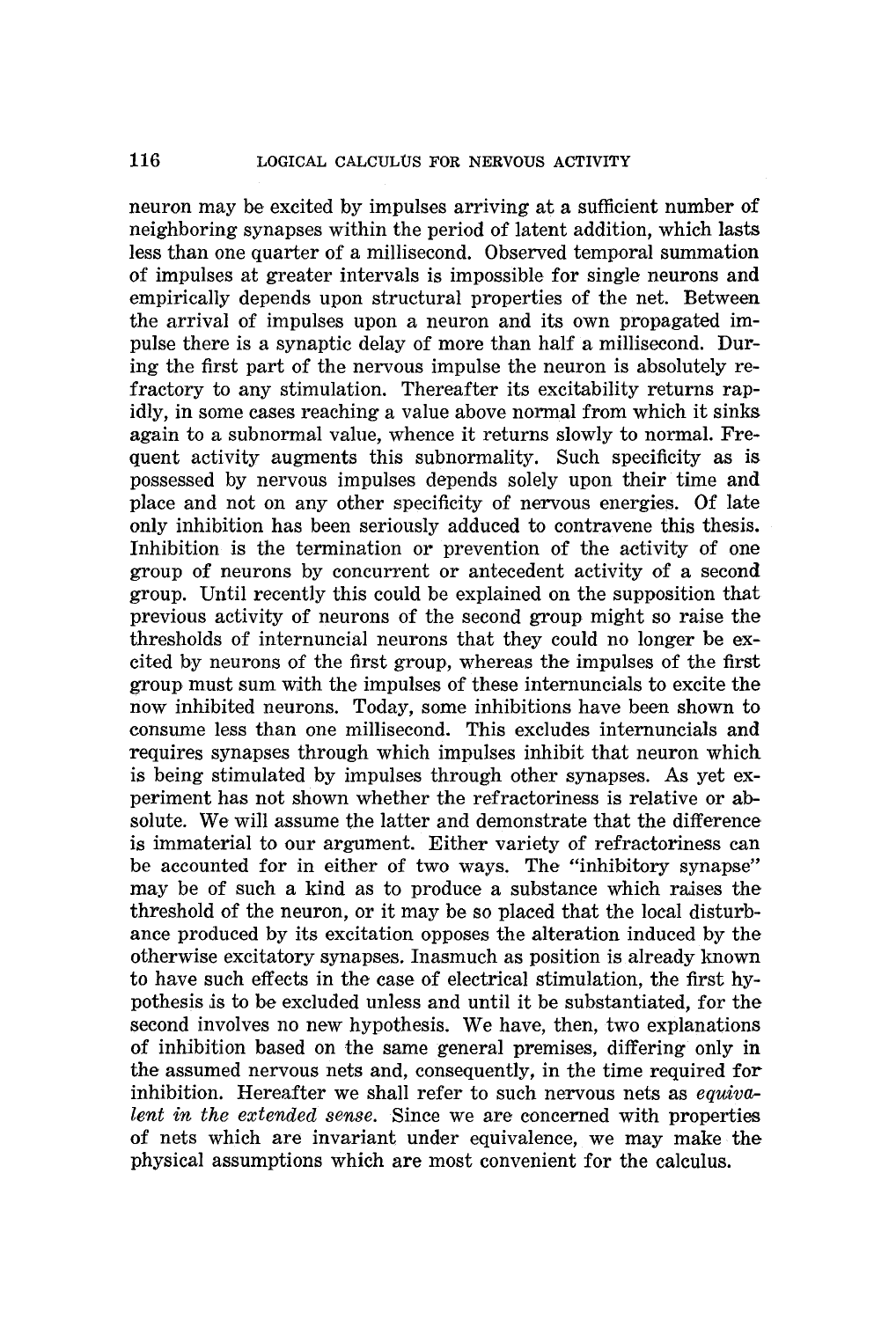Many years ago one of us, by considerations impertinent to this argument, was led to conceive of the response of any neuron as factually equivalent to a proposition which proposed its adequate stimulus. He therefore attempted to record the behavior of complicated nets in the notation of the symbolic logic of propositions. The "allor-none" law of nervous activity is sufficient to insure that the activity of any neuron may be represented as a proposition. Physiological relations existing among nervous activities correspond, of course, to relations among the propositions; and the utility of the representation depends upon the identity of these relations with those of the logic of propositions. To each reaction of any neuron there is a corresponding assertion of a simple proposition. This, in turn, implies either some other simple proposition or the disjunction or the conjunction, with or without negation, of similar propositions, according to the configuration of the synapses upon and the threshold of the neuron in question. Two difficulties appeared. The first concerns facilitation and extinction, in which antecedent activity temporarily alters responsiveness to subsequent stimulation of one and the same part of the net. The second concerns learning, in which activities concurrent at some previous time have altered the net permanently, so that a stimulus which would previously have been inadequate is now adequate. But for nets undergoing both alterations, we can substitute equivalent fictitious nets composed of neurons whose connections and thresholds are unaltered. But one point must be made clear: neither of us conceives the formal equivalence to be a factual explanation. *Per contra!*—we regard facilitation and extinction as dependent upon continuous changes in threshold related to electrical and chemical variables, such as after-potentials and ionic concentrations; and learning as an enduring change which can survive sleep, anaesthesia, convlusions and coma. The importance of the formal equivalence lies in this: that the alterations actually underlying facilitation, extinction and learning in no way affect the conclusions which follow from the formal treatment of the activity of nervous nets, and the relations of the corresponding propositions remain those of the logic of propositions.

The nervous system contains many circular paths, whose activity so regenerates the excitation of any participant neuron that reference to time past becomes indefinite, although it still implies that afferent activity has realized one of a certain class of configurations over time. Precise specification of these implications by means of recursive functions, and determination of those that can be embodied in the activity of nervous nets, completes the theory.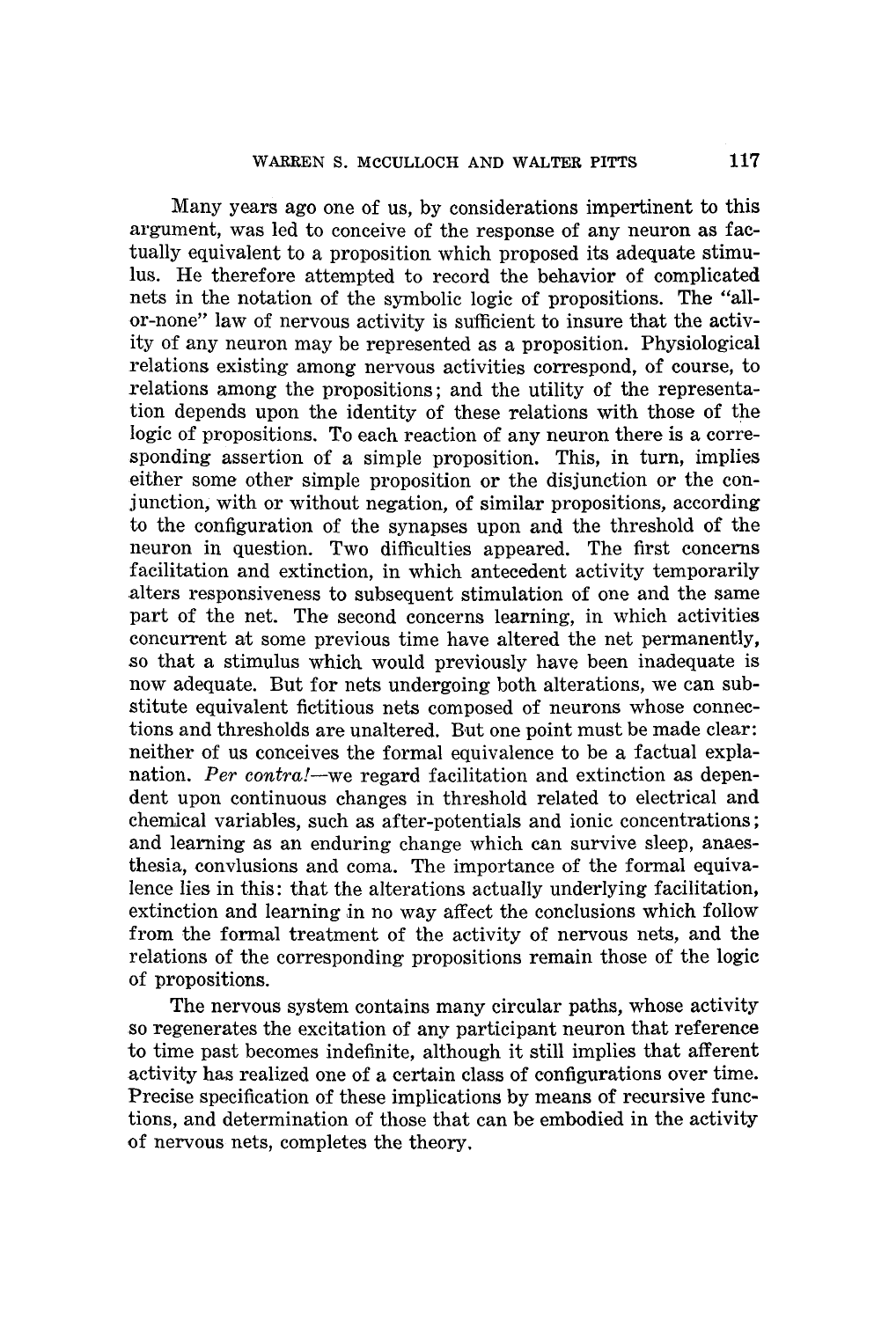# *H. The Theory: Nets Without Circles*

We shall make the following physical assumptions for our calculus.

1. The activity of the neuron is an "all-or-none" process.

2. A certain fixed number of synapses must be excited within the period of latent addition in order to excite a neuron at any time, and this number is independent of previous activity and position on the neuron.

3. The only significant delay within the nervous system is synaptic delay.

4. The activity of any inhibitory synapse absolutely prevents excitation of the neuron at that time.

5. The structure of the net does not change with time.

To present the theory, the most appropriate symbolism is that of Language II of R. Carnap (1938), augmented with various notations drawn from B. Russell and A. N. Whitehead (1927), including the *Principia* conventions for dots. Typographical necessity, however, will compel us to use the upright *'E'* for the existential operator instead of the inverted, and an arrow  $(4\rightarrow)$  for implication instead of the horseshoe. We shall also use the Carnap syntactical notations, but print them in boldface rather than German type; and we shall introduce a functor  $S$ , whose value for a property  $P$  is the property which holds of a number when  $P$  holds of its predecessor; it is defined by  $(S(P)$  (t)  $\equiv P(Kx)$   $\ldots$   $t = x'$ )'; the brackets around its argument will often be omitted, in which case this is understood to be the nearest predicate-expression [Pr] on the right. Moreover, we shall write  $S^2$ **Pr** for  $S(S(Pr))$ , etc.

The neurons of a given net  $\mathcal N$  may be assigned designations  $(c_1, c_2, \dots, c_n)$ . This done, we shall denote the property of a number, that a neuron  $c_i$  fires at a time which is that number of synaptic delays from the origin of time, by 'N' with the numeral  $i$  as subscript, so that  $N_i(t)$  asserts that  $c_i$  fires at the time t.  $N_i$  is called the *action* of  $c_i$ . We shall sometimes regard the subscripted numeral of *'N'* as if it belonged to the object-language, and were in a place for a functoral argument, so that it might be replaced by a number-variable [z] and quantified; this enables us to abbreviate long but finite disjunctions and conjunctions by the use of an operator. We shall employ this locution quite generally for sequences of *Pr;* it may be secured formally by an obvious disjunctive definition. The predicates  $'N_1', 'N_2', \cdots$ , comprise the syntactical class 'N'.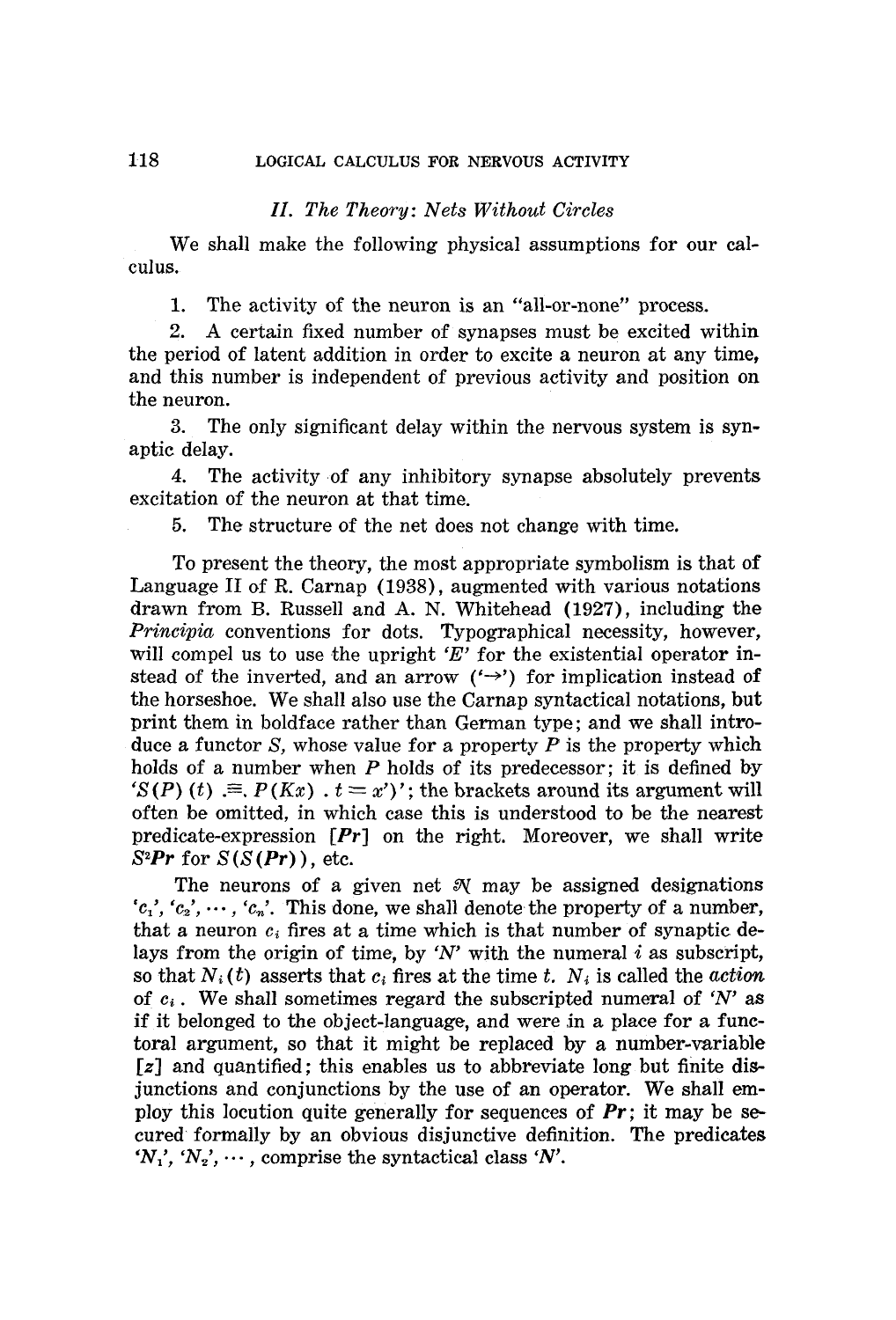Let us define the *peripheral afferents* of  $\mathcal{N}$  as the neurons of  $\mathcal{N}$ with no axons synapsing upon them. Let  $N_1, \cdots, N_p$  denote the actions of such neurons and  $N_{p+1}$ ,  $N_{p+2}$ , ...,  $N_n$  those of the rest. Then a *solution of*  $\mathcal{R}$  will be a class of sentences of the form  $S_i$ :  $N_{p+1}(z_1)$ .  $Pr_i(N_1, N_2, \dots, N_p, z_1)$ , where  $Pr_i$  contains no free variable save  $z_1$ and no descriptive symbols save the N in the argument  $[Arg]$ , and possibly some constant sentences  $[sa]$ ; and such that each  $S_i$  is true of  $\mathcal{R}$ . Conversely, given a  $Pr_1({}^1p^1, {}^1p^1, {}^1p^1, \ldots, {}^1p^1, z_1, s)$ , containing no free variable save those in its *Arg,* we shall say that it is *realizable in the narrow sense* if there exists a net  $\mathcal N$  and a series of  $N_i$  in it such that  $N_1(z_1) \equiv Pr_1(N_1, N_2, \cdots, z_1, sa_1)$  is true of it, where  $sa_1$ has the form N(0). We shall call it *realizable in the extended sense,*  or simply *realizable*, if for some *n*  $S^*(Pr_1)(p_1, \cdots, p_p, z_1, s)$  is realizable in the above sense,  $c_{pi}$  is here the realizing neuron. We shall say of two laws of nervous excitation which are such that every S which is realizable in either sense upon one supposition is also realizable, perhaps by a different net, upon the other, that they are equivalent assumptions, in that sense.

The following theorems about realizability all refer to the extended sense. In some cases, sharper theorems about narrow realizability can be obtained; but in addition to greater complication in statement this were of little practical value, since our present neurophysiological knowledge determines the law of excitation only to extended equivalence, and the more precise theorems differ according to which possible assumption we make. Our less precise theorems, however, are invariant under equivalence, and are still sufficient for all purposes in which the exact time for impulses to pass through the whole net is not crucial.

Our central problems may now be stated exactly: first, to find an effective method of obtaining a set of computable S constituting a solution of any given net; and second, to characterize the class of realizable  $S$  in an effective fashion. Materially stated, the problems are to calculate the behavior of any net, and to find a net which will behave in a specified way, when such a net exists.

A net will be called *cyclic* if it contains a circle: i.e., if there exists a chain  $c_i$ ,  $c_{i+1}$ ,  $\cdots$  of neurons on it, each member of the chain synapsing upon the next, with the same beginning and end. If a set of its neurons  $c_1, c_2, \dots, c_p$  is such that its removal from  $\mathcal N$  leaves it without circles, and no smaller class of neurons has this property, the set is called a *cyclic* set, and its cardinality is the *order* of  $\mathcal{N}$ . In an important sense, as we shall see, the order of a net is an index of the complexity of its behavior. In particular, nets of zero order have especially simple properties; we shall discuss them first.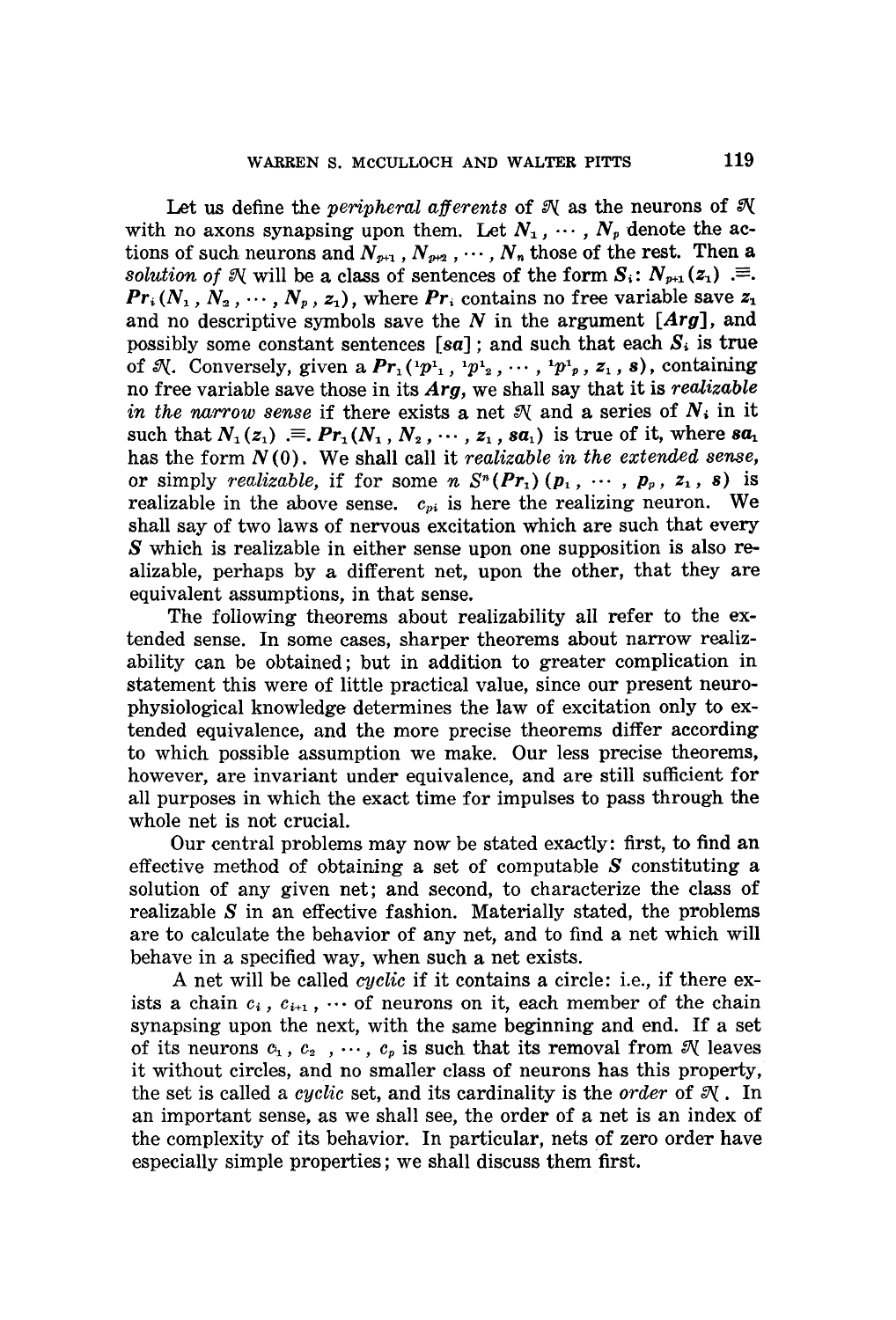Let us define a *temporal propositional expression* (a *TPE),* designating a *temporal propositional function (TPF),* by the following recursion:

1. A  $^{1}P^{1}[z_{1}]$  is a *TPE*, where  $p_{1}$  is a predicate-variable.

2. If  $S_1$  and  $S_2$  are *TPE* containing the same free individual variable, so are  $SS_1$ ,  $S_1vS_2$ ,  $S_1.S_2$  and  $S_i$ .  $\infty$   $S_2$ .

3. Nothing else is a *TPE.* 

**THEOREM I.** 

Every net of order 0 can be solved in terms of temporal proposi*tional expressions.* 

Let  $c_i$  be any neuron of  $\mathcal{N}$  with a threshold  $\theta_i > 0$ , and let  $c_{i_1}$ ,  $c_{i_2}, \cdots, c_{i_p}$  have respectively  $n_{i_1}, n_{i_2}, \cdots, n_{i_p}$  excitatory synapses upon it. Let  $c_{i1}$ ,  $c_{i2}$ ,  $\cdots$ ,  $c_{iq}$  have inhibitory synapses upon it. Let  $\kappa_i$ be the set of the subclasses of  $\{n_{i_1}, n_{i_2}, \cdots, n_{ip}\}$  such that the sum of their members exceeds  $\theta_i$ . We shall then be able to write, in accordance with the assumptions mentioned above,

$$
N_i(z_1) \ldots \equiv S \left\{ \prod_{m=1}^q \infty N_{jm}(z_1) \ldots \prod_{a \in \kappa_i} \prod_{s \in a} N_{is}(z_1) \right\} \qquad (1)
$$

where the ' $\Sigma'$  and 'II' are syntactical symbols for disjunctions and conjunctions which are finite in each case. Since an expression of this form can be written for each  $c_i$  which is not a peripheral afferent, we can, by substituting the corresponding expression in (1) for each  $N_{in}$  or  $N_{is}$  whose neuron is not a peripheral afferent, and repeating the process on the result, ultimately come to an expression for  $N_i$  in terms solely of peripherally afferent N, since  $\mathcal{R}$  is without circles. Moreover, this expression will be a *TPE,* since obviously (1) is; and it follows immediately from the definition that the result of substituting a *TPE* for a constituent  $p(z)$  in a *TPE* is also one.

# **THEOREM** II.

*Every* TPE *is realizable by a net of order zero.* 

The functor S obviously commutes with disjunction, conjunction, and negation. It is obvious that the result of substituting any  $S_i$ , realizable in the narrow sense (i.n.s.), for the  $p(z)$  in a realizable expression  $S_1$  is itself realizable i.n.s.; one constructs the realizing net by replacing the peripheral afferents in the net for  $S<sub>1</sub>$  by the realizing neurons in the nets for the  $S_i$ . The one neuron net realizes  $p_1(z_1)$  i.n.s.,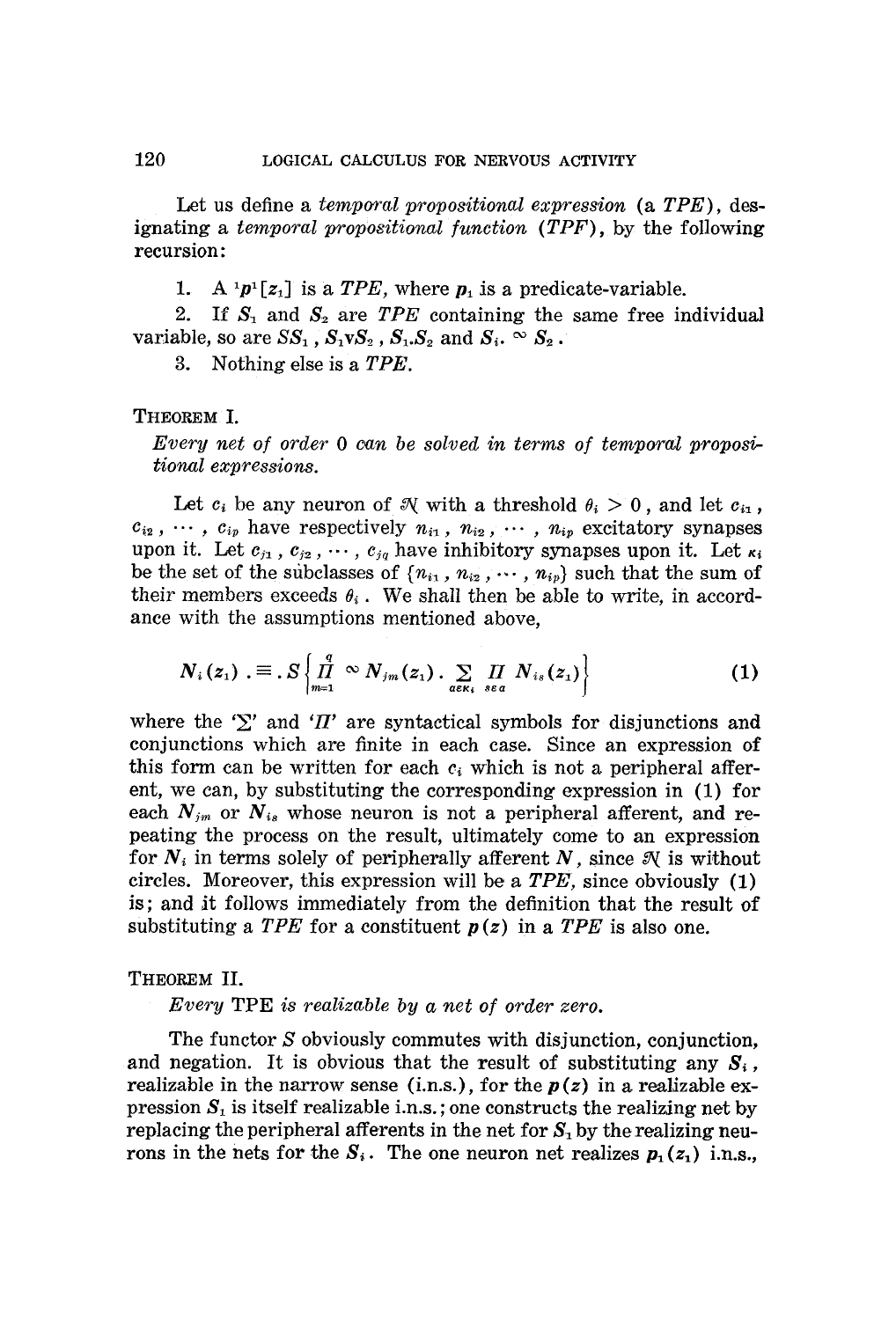and Figure 1-a shows a net that realizes  $Sp<sub>1</sub>(z<sub>1</sub>)$  and hence  $SS<sub>2</sub>$ , i.n.s., if  $S_2$  can be realized i.n.s. Now if  $S_2$  and  $S_3$  are realizable then  $S^mS_2$  and  $S^nS_3$  are realizable i.n.s., for suitable m and n. Hence so are  $S^{m+n}S_2$  and  $S^{m+n}S_3$ . Now the nets of Figures 1b, c and d respectively realize  $S(p_1(z_1) \vee p_2(z_1))$ ,  $S(p_1(z_1), p_2(z_1))$ , and  $S(p_1(z_1), \infty p_2(z_1))$ i.n.s. Hence  $S^{m+n+1}$   $(S_1 \vee S_2)$ ,  $S^{m+n+1}$   $(S_1 \cdot S_2)$ , and  $S^{m+n+1}$   $(S_1 \cdot S_2)$  are realizable i.n.s. Therefore  $S_1 \vee S_2 S_1$ .  $S_2 S_1$ .  $\sim S_2$  are realizable if  $S_1$  and  $S_2$  are. By complete induction, all *TPE* are realizable. In this way all nets may be regarded as built out of the fundamental elements of Figures la, b, c, d, precisely as the temporal propositional expressions are generated out of the operations of precession, disjunction, conjunction, and conjained negation. In particular, corresponding to any description of state, or distribution of the values *true* and *false*  for the actions of all the neurons of a net save that which makes them all false, a single neuron is constructible whose firing is a necessary and sufficient condition for the validity of that description. Moreover, there is always an indefinite number of topologically different nets realizing any *TPE.* 

# THEOREM III.

Let there be given a complex sentence  $S_i$  built up in any manner out *of elementary sentences of the form*  $p(z_1 - zz)$  where **zz** is any nu*meral, by any of the propositional connections: negation, dis]unction, conjunction, implication, and equivalence. Then*  $S_1$  is a TPE and *only if it is false when its constituent*  $p(z_1 - zz)$  *are all assumed false--i.e., replaced by false sentences -- or that the last line in its truth-table contains an 'F',--or there is no term in its Hilbert dis- ]unctive normal form composed exclnsively of negated terms.* 

These latter three conditions are of course equivalent (Hilbert and Ackermann, 1938). We see by induction that the first of them is necessary, since  $p(z_1 - zz)$  becomes false when it is replaced by a false sentence, and  $S_1 \times S_2$ ,  $S_1$ .  $S_2$  and  $S_1$ .  $\infty$   $S_2$  are all false if both their constituents are. We see that the last condition is sufficient by remarking that a disjunction is a *TPE* when its constituents are, and that any term

$$
S_1 \cdot S_2 \cdot \ldots \cdot S_m \cdot \sim S_{m+1} \cdot \sim \ldots \cdot \sim S_n
$$

can be written as

 $(S_1 \cdot S_2 \cdot \ldots \cdot S_m) \cdot \sim (S_{m+1} \cdot S_{m+2} \cdot \ldots \cdot S_m),$ 

which is clearly a *TPE.* 

The method of the last theorems does in fact provide a very convenient and workable procedure for constructing nervous nets to or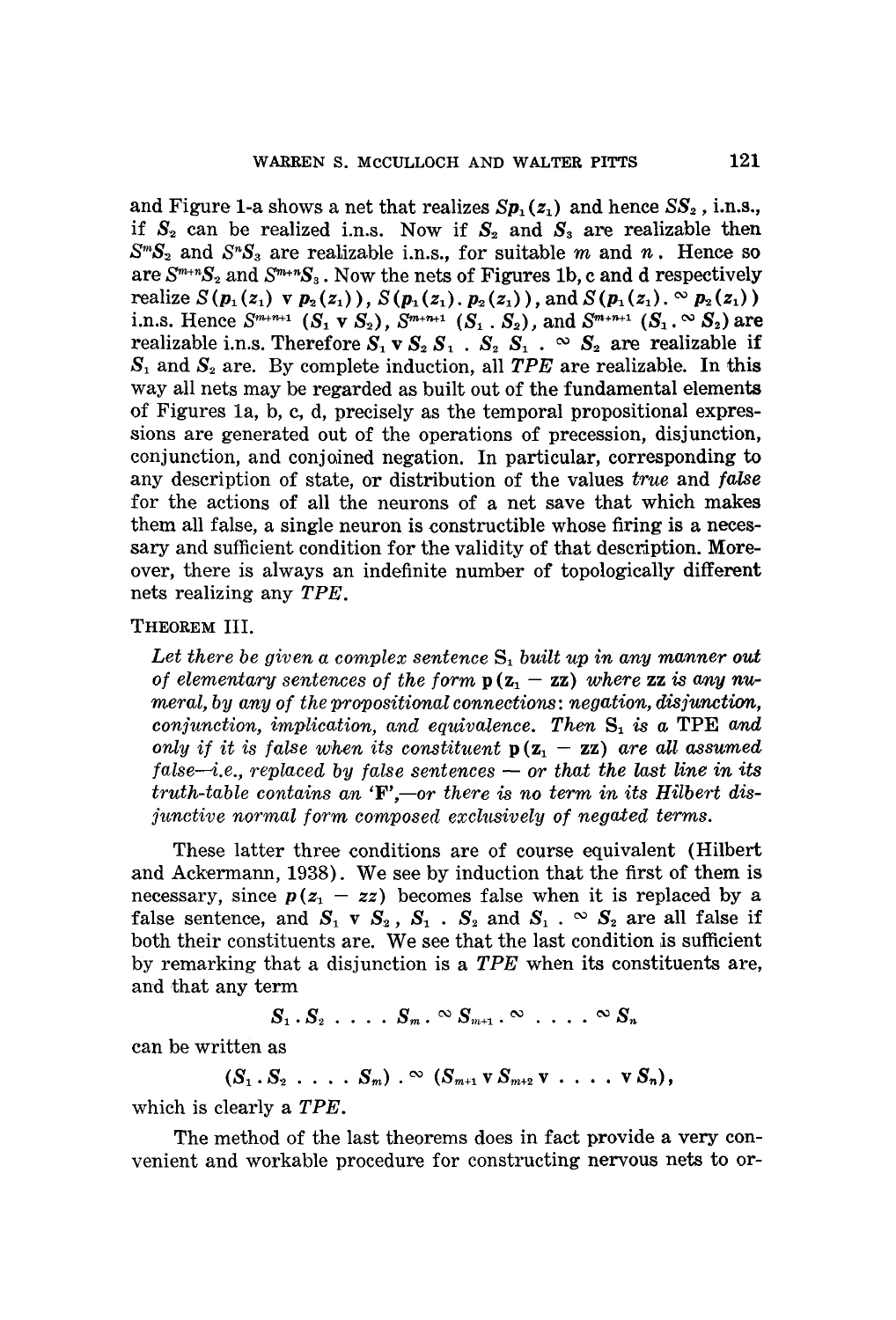der, for those cases where there is no reference to events indefinitely far in the past in the specification of the conditions. By way of example, we may consider the case of heat produced by a transient cooling.

If a cold object is held to the skin for a moment and removed, a sensation of heat will be felt; if it is applied for a longer time, the sensation will be only of cold, with no preliminary warmth, however transient. It is known that one cutaneous receptor is affected by heat, and another by cold. If we let  $N_1$  and  $N_2$  be the actions of the respective receptors and  $N_3$  and  $N_4$  of neurons whose activity implies a sensation of heat and cold, our requirements may be written as

$$
N_{s}(t) := N_{1}(t-1) \cdot \mathbf{v} \cdot N_{2}(t-3) \cdot N_{2}(t-2) N_{4}(t) := N_{2}(t-2) \cdot N_{2}(t-1)
$$

where we suppose for simplicity that the required persistence in the sensation of cold is say two syaaptic delays, compared with one for that of heat. These conditions clearly fall under Theorem III. A net may consequently be constructed to realize them, by the method of Theorem II. We begin by writing them in a fashion which exhibits them as built out of their constituents by the operations realized in Figures la, b, c, d: i.e., in the form

$$
N_{3}(t) := S\{N_{1}(t) \times S[(SN_{2}(t)) \cdot \alpha N_{2}(t)]\}
$$
  
\n
$$
N_{4}(t) := S\{[SN_{2}(t)] \cdot N_{2}(t)\}.
$$

First we construct a net for the function enclosed in the greatest number of brackets and proceed outward ; in this case we run a net of the form shown in Figure 1a from  $c<sub>2</sub>$  to some neuron  $c<sub>a</sub>$ , say, so that

$$
N_a(t) \, . \equiv . \, SN_a(t).
$$

Next introduce two nets of the forms lc and ld, both running from  $c_a$  and  $c_a$ , and ending respectively at  $c_4$  and say  $c_b$ . Then

$$
N_4(t) := S[N_4(t) \cdot N_2(t)] := S[(SN_2(t)) \cdot N_2(t)].
$$
  
\n
$$
N_b(t) := S[N_4(t) \cdot N_2(t)] := S[(SN_2(t)) \cdot N_2(t)].
$$

Finally, run a net of the form 1b from  $c_1$  and  $c_b$  to  $c_3$ , and derive

$$
N_{s}(t) := S[N_{1}(t) \mathbf{v} N_{b}(t)]
$$
  
=  $S\{N_{1}(t) \mathbf{v} S[(S N_{2}(t)] \cdot N_{2}(t)\}.$ 

These expressions for  $N_a(t)$  and  $N_a(t)$  are the ones desired; and the realizing net *in toto* is shown in Figure le.

This illusion makes very clear the dependence of the correspondence between perception and the "external world" upon the specific structural properties of the intervening nervous net. The same illu-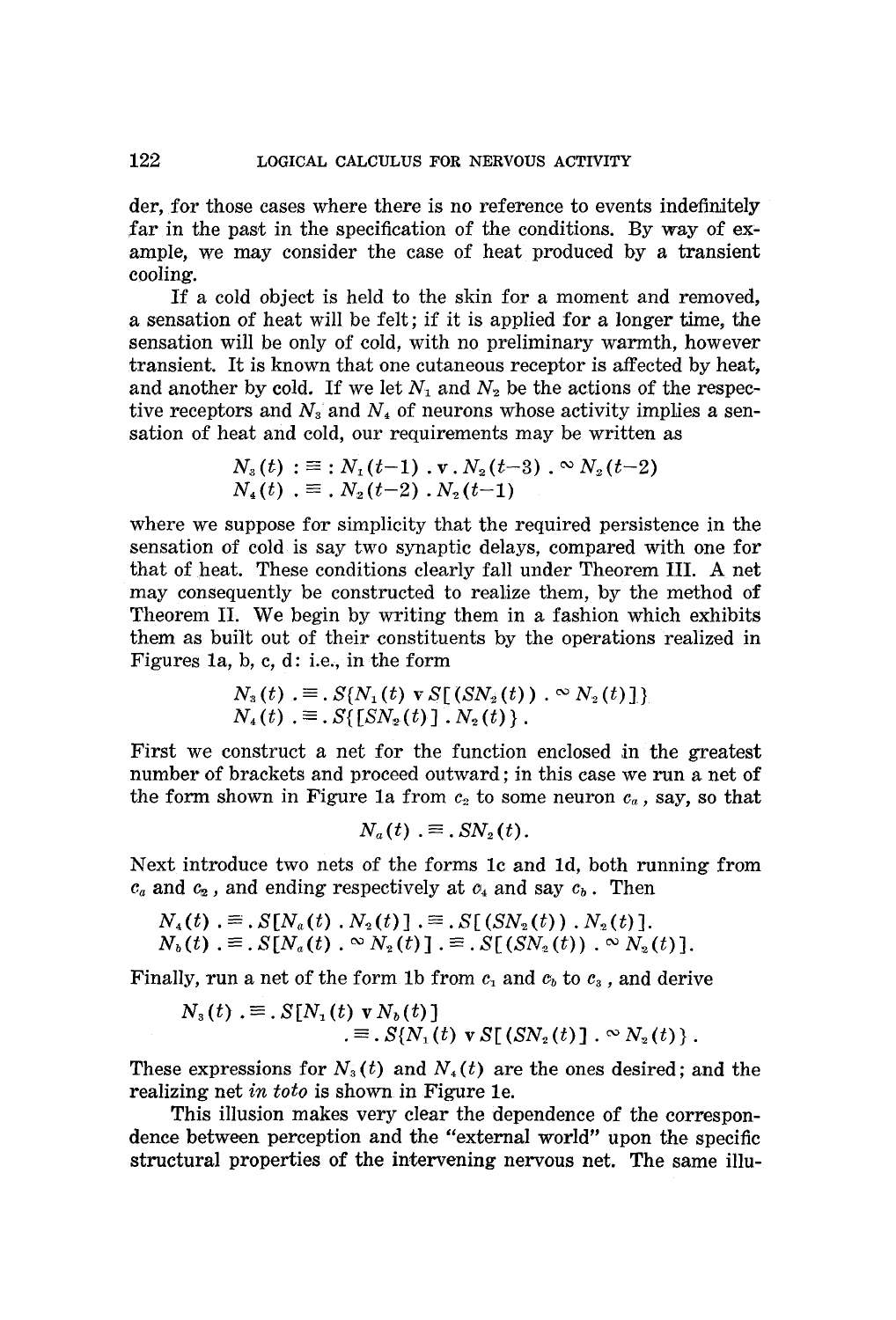sion, of course, could also have been produced under various other assumptions about the behavior of the cutaneous receptors, with correspondingly different nets.

We shall now consider some theorems of equivalence: i.e., theorems which demonstrate the essential identity, save for time, of various alternative laws of nervous excitation. Let us first discuss the case of *relative inhibition.* By this we mean the supposition that the firing of an inhibitory synapse does not absolutely prevent the firing of the neuron, but merely raises its threshold, so that a greater number of excitatory synapses must fire concurrently to fire it than would otherwise be needed. We may suppose, losing no generality, that the increase in threshold is unity for the firing of each such synapse; we then have the theorem:

### THEOREM IV.

*Relative and absolute inhibition are equivalent in the extended sense.* 

We may write out a law of nervous excitation after the fashion of (1), but employing the assumption of relative inhibition instead; inspection then shows that this expression is a *TPE.* An example of the replacement of relative inhibition by absolute is given by Figure lf. The reverse replacement is even easier; we give the inhibitory axons afferent to  $c_i$  any sufficiently large number of inhibitory synapses apiece.

Second, we consider the case of extinction. We may write this in the form of a variation in the threshold  $\theta_i$ ; after the neuron  $c_i$  has fired; to the nearest integer--and only to this approximation is the variation in threshold significant in natural forms of excitation--this may be written as a sequence  $\theta_i + b_j$  for j synaptic delays after firing, where  $b_i = 0$  for j large enough, say  $i = M$  or greater. We may then state

#### THEOREM **V.**

# *Extinction is equivalent to absolute inhibition.*

For, assuming relative inhibition to hold for the moment, we need merely run M circuits  $\mathcal{T}_1$ ,  $\mathcal{T}_2$ , ...  $\mathcal{T}_M$  containing respectively 1,  $2, \dots, M$  neurons, such that the firing of each link in any is sufficient to fire the next, from the neuron  $c_i$  back to it, where the end of the circuit  $\tau_j$  has just  $b_j$  inhibitory synapses upon  $c_i$ . It is evident that this will produce the desired results. The reverse substitution may be accomplished by the diagram of Figure lg. From the transitivity of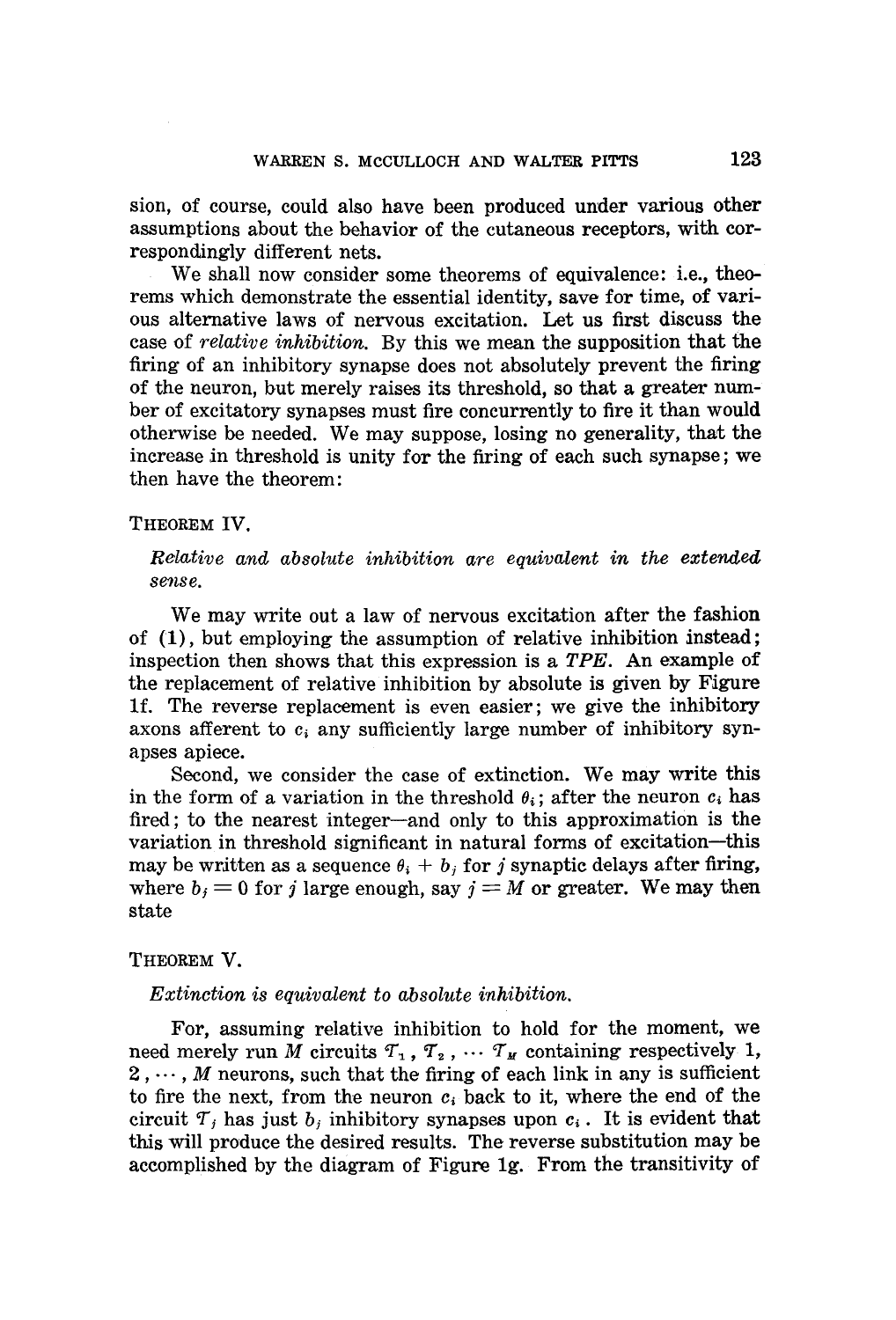replacement, we infer the theorem. To this group of theorems also belongs the well-known

# **THEOREM VI.**

*Facilitation and temporal summation may be replaced by spatial summation.* 

This is obvious: one need merely introduce a suitable sequence of delaying chains, of increasing numbers of synapses, between the exciting cell and the neuron whereon temporal summation is desired to hold. The assumption of spatial summation will then give the required results. See e.g. Figure 1h. This procedure had application in showing that the observed temporal summation in gross nets does not imply such a mechanism in the interaction of individual neurons.

The phenomena of learning, which are of a character persisting over most physiological changes in nervous activity, seem to require the possibility of permanent alterations in the structure of nets. The simplest such alteration is the formation of new synapses or equivalent local depressions of threshold. We suppose that some axonal terminations cannot at first excite the succeeding neuron; but if at any time the neuron fires, and the axonal terminations are simultaneously excited, they become synapses of the ordinary kind, henceforth capable of exciting the neuron. The loss of an inhibitory synapse gives an entirely equivalent result. We shall then have

# **THEOREM** VII.

#### *Alterable synapses can be replaced by circles.*

This is accomplished by the method of Figure li. It is also to be remarked that a neuron which becomes and remains spontaneously active can likewise be replaced by a circle, which is set into activity by a peripheral afferent when the activity commences, and inhibited by one when it ceases.

# *IH. The Theory: Nets with Circles.*

The treatment of nets which do not satisfy our previous assumption of freedom from circles is very much more difficult than that case. This is largely a consequence of the possibility that activity may be set up in a circuit and continue reverberating around it for an indefinite period of time, so that the realizable  $Pr$  may involve reference to past events of an indefinite degree of remoteness. Consider such a net  $\mathcal N$ , say of order p, and let  $c_1, c_2, \cdots, c_p$  be a cyclic set of neurons of  $\mathcal{N}$ . It is first of all clear from the definition that every  $N_s$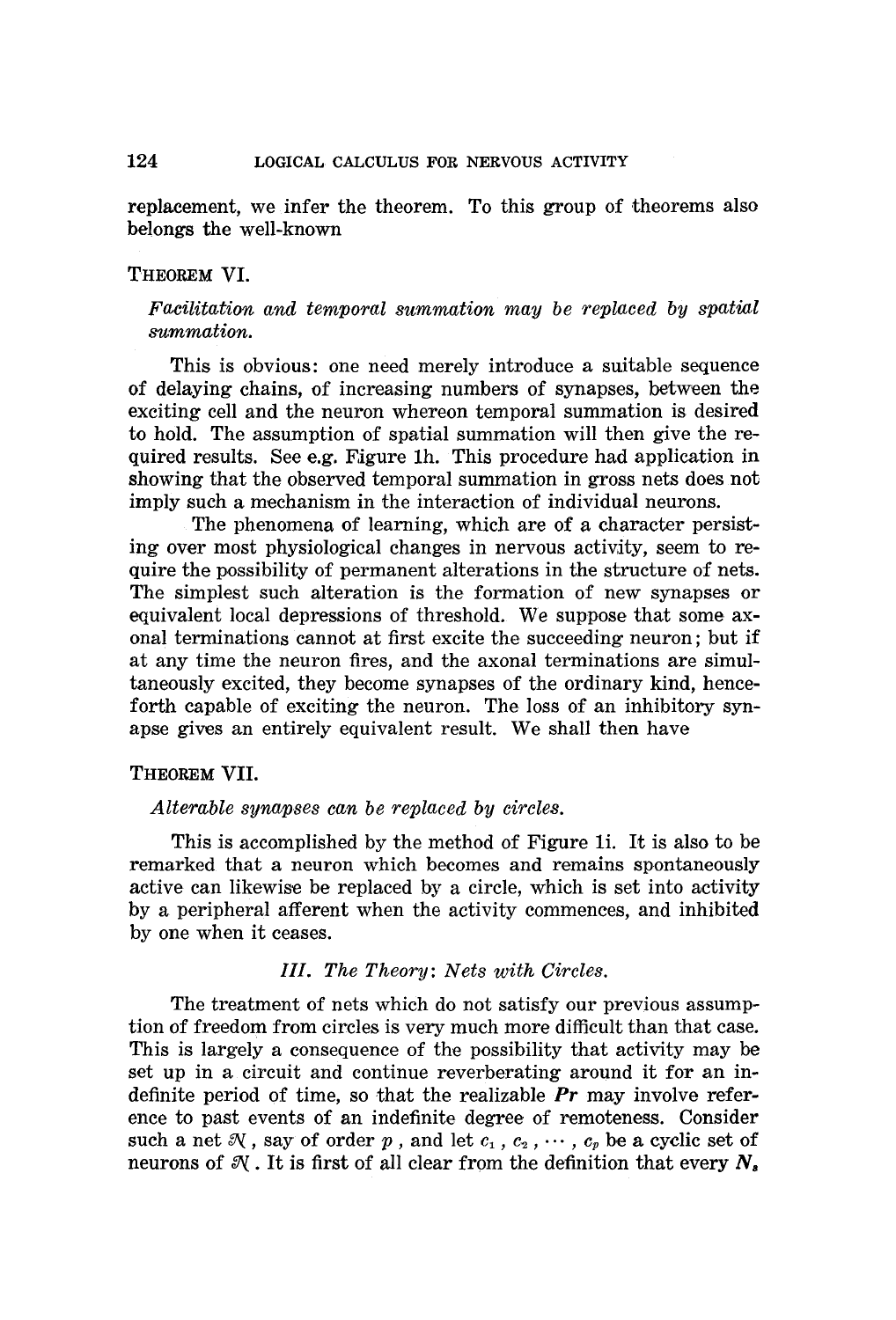of  $\mathcal{N}$  can be expressed as a *TPE*, of  $N_1$ ,  $N_2$ ,  $\cdots$ ,  $N_p$  and the absolute afferents; the solution of  $\mathcal N$  involves then only the determination of expressions for the cyclic set. This done, we shall derive a set of expressions  $[A]$ :

$$
N_i(z_1) := Pr_i[S^{n_{i1}}N_1(z_1), S^{n_{i2}}N_2(z_1), \cdots, S^{n_{ip}}N_p(z_1)], \quad (2)
$$

where  $Pr_i$  also involves peripheral afferents. Now if n is the least common multiple of the  $n_{ij}$ , we shall, by substituting their equivalents according to (2) in (3) for the  $N_i$ , and repeating this process often enough on the result, obtain  $S$  of the form

$$
N_i(z_1) := Pr_1[S^n N_1(z_1), S^n N_2(z_1), \cdots, S^n N_p(z_1)] . \qquad (3)
$$

These expressions may be written in the Hilbert disjunctive normal form as

$$
N_i(z_1) := \sum_{\substack{a\in \kappa \\ \beta_a\in \kappa}} S_a \prod_{j\in \kappa} S^m N_j(z_1) \prod_{j\in \beta_a} \infty S^n N_j(z_1)
$$
, for suitable  $\kappa$ , (4)

where  $S_a$  is a *TPE* of the absolute afferents of  $\mathcal{N}$ . There exist some  $2^p$  different sentences formed out of the p  $N_i$  by conjoining to the conjunction of some set of them the conjunction of the negations of the rest. Denumerating these by  $X_1(z_1)$ ,  $X_2(z_1)$ ,  $\cdots$ ,  $X_{n}(z_1)$ , we may, by use of the expresaions (4), arrive at an equipollent set of equations of the form

$$
X_i(z_1) . \equiv . \sum_{j=1}^{2^p} Pr_{ij}(z_1) . S^n X_j(z_1) . \qquad (5)
$$

Now we import the subscripted numerals *i,j* into the object-language: i.e., define  $Pr_1$  and  $Pr_2$  such that  $Pr_1(zz_1,z_1)$ .  $\equiv$  .  $X_i(z_1)$  and  $Pr_2(zz_1, z_2)$  $zz_2, z_1$ ).  $\equiv$ .  $Pr_{ii}(z_1)$  are provable whenever  $zz_1$  and  $zz_2$  denote i and j respectively.

Then we may rewrite (5) as

$$
(z_1)zz_0: Pr_1(z_1, z_3) \equiv . (Ez_2)zz_0. Pr_2(z_1, z_2, z_3 - zz_n) . Pr_1(z_2, z_3 - zz_n)
$$
 (6)

where  $zz_n$  denotes n and  $zz_p$  denotes  $2^p$ . By repeated substitution we arrive at an expression

$$
(z_1)zz_1: Pr_1(z_1, zz_2, zz_2): \equiv . (Ez_2)zz_2 (Ez_3)zz_2 ... (Ez_n)zz_n.
$$
  
\n
$$
Pr_2(z_1, z_2, zz_n (zz_2 - 1)). Pr_2(z_2, z_3, zz_n (zz_2 - 1)). \ldots
$$
 (7)

 $Pr_2(z_{n-1}, z_n, 0)$ .  $Pr_1(z_n, 0)$ , for any numeral  $zz_2$  which denotes s. This is easily shown by induction to be equipollent to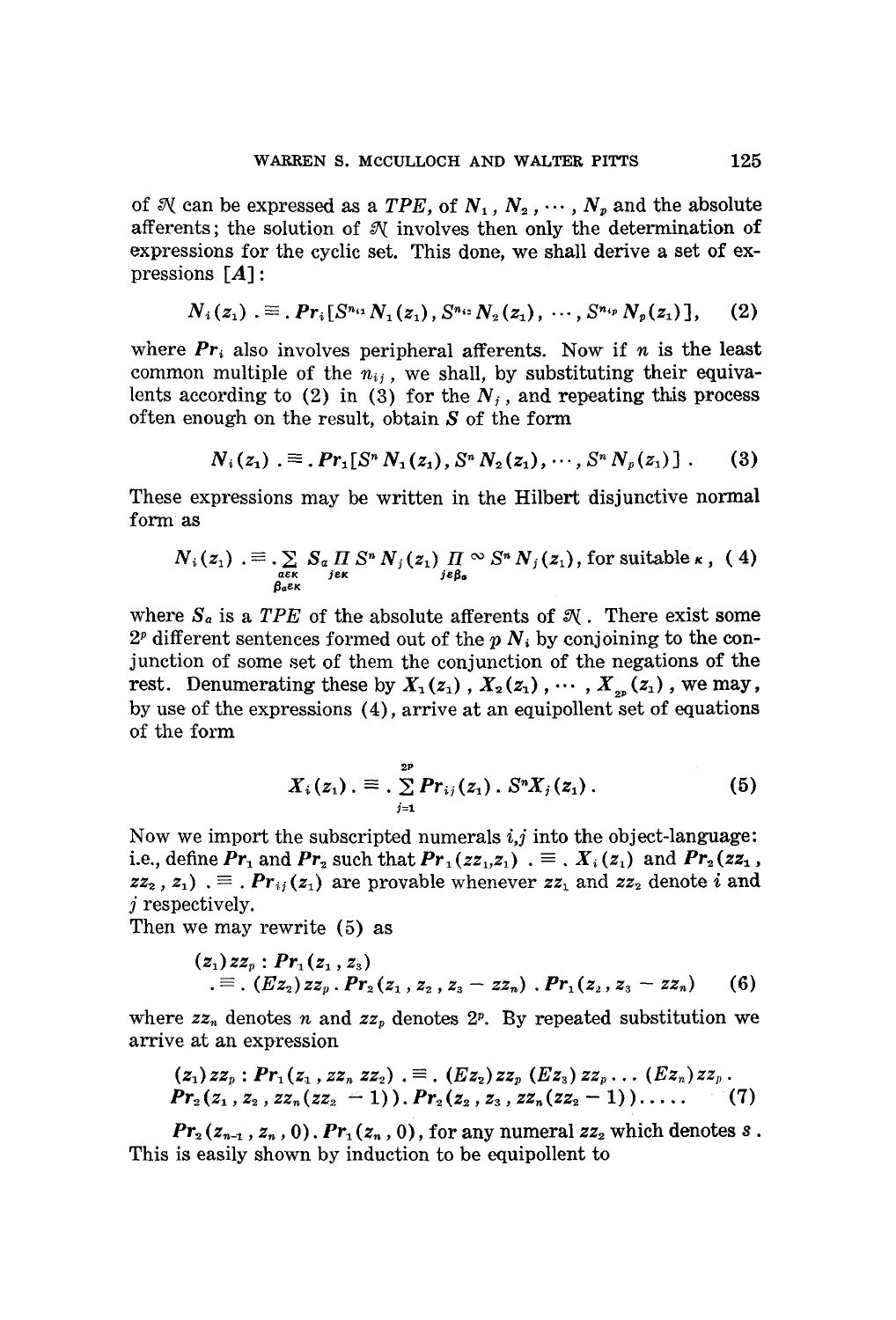$$
(z_1)zz_p: . Pr_1(z_1, zz_nzz_2): \equiv: (Ef)(z_2)zz_2 - 1f(z_2zz_n) \n\leq zz_p. f(zz_n zz_2) = z_1. Pr_2(f(zz_n (z_2 + 1)),\nf(zz_n z_2)) . Pr_1(f(0), 0)
$$
\n(8)

and since this is the case for all  $zz_2$ , it is also true that

$$
(z_4) (z_1) zz_p : Pr_1(z_1, z_4) = (Ef) (z_2) (z_4 - 1) . f(z_2)
$$
  
\n
$$
\leqq zz_p . f(z_4) = z_1 f(z_4) = z_1 . Pr_2[f(z_2 + 1), f(z_2), z_2].
$$
  
\n
$$
Pr_1[f(\text{res}(z_4, zz_n)), \text{res}(z_4, zz_n)],
$$
\n(9)

where  $zz_n$  denotes n, res  $(r,s)$  is the residue of r mod s and  $zz_p$  denotes  $2<sup>p</sup>$ . This may be written in a less exact way as

$$
N_i(t) := (E_{\phi})(x)t - 1, \phi(x) \leq 2^p, \phi(t) = i.
$$
  
 
$$
P[\phi(x+1), \phi(x), N_{\phi(0)}(0)],
$$

where x and t are also assumed divisible by  $n$ , and  $Pr_2$  denotes  $P$ . From the preceding remarks we shall have

# **THEOREM VIII.**

*The expression* (9) *for neurons of the cyclic set of a net*  $\mathbb{N}$  *together with certain* TPE *expressing the actwns of other neurons in terms of them, constitute a solution of*  $\mathcal{N}$ .

Consider now the question of the realizability of a set of  $S_i$ . A first necessary condition, demonstrable by an easy induction, is that

$$
(z_2) z_1 \cdot p_1(z_2) \equiv p_2(z_2) \cdot \rightarrow \cdot S_i \equiv S_i \begin{Bmatrix} p_1 \\ p_2 \end{Bmatrix}
$$
 (10)

should be true, with similar statements for the other free  $p$  in  $S_i$ : i.e., no nervous net can take account of future peripheral afferents. Any  $S_i$  satisfying this requirement can be replaced by an equipollent S of the form

(Ef) 
$$
(z_2) z_1(z_3) z z_p : f \in Pr_{mi}
$$
  
  $: f(z_1, z_2, z_3) = 1 = . \, p_{r}(z_2)$  (11)

where  $zz_p$  denotes  $p$ , by defining

A

$$
Pr_{mi} = \tilde{f}[(z_1)(z_2)z_1(z_3)zz_9 : . \ f(z_1, z_2, z_3) = 0 \text{.} \ y \text{.} \ f(z_1, z_2, z_3) = 1 : f(z_1, z_2, z_3) = 1 : . = . p_{z_1}(z_2) : \rightarrow : S_i].
$$

Consider now these series of classes  $a_i$ , for which

$$
N_i(t) :=: (E\phi)(x)t(m)q : \phi\epsilon\alpha_i : N_m(x) := \phi(t, x, m) = 1.
$$
  
[*i* = *q* + 1, ..., *M*] (12)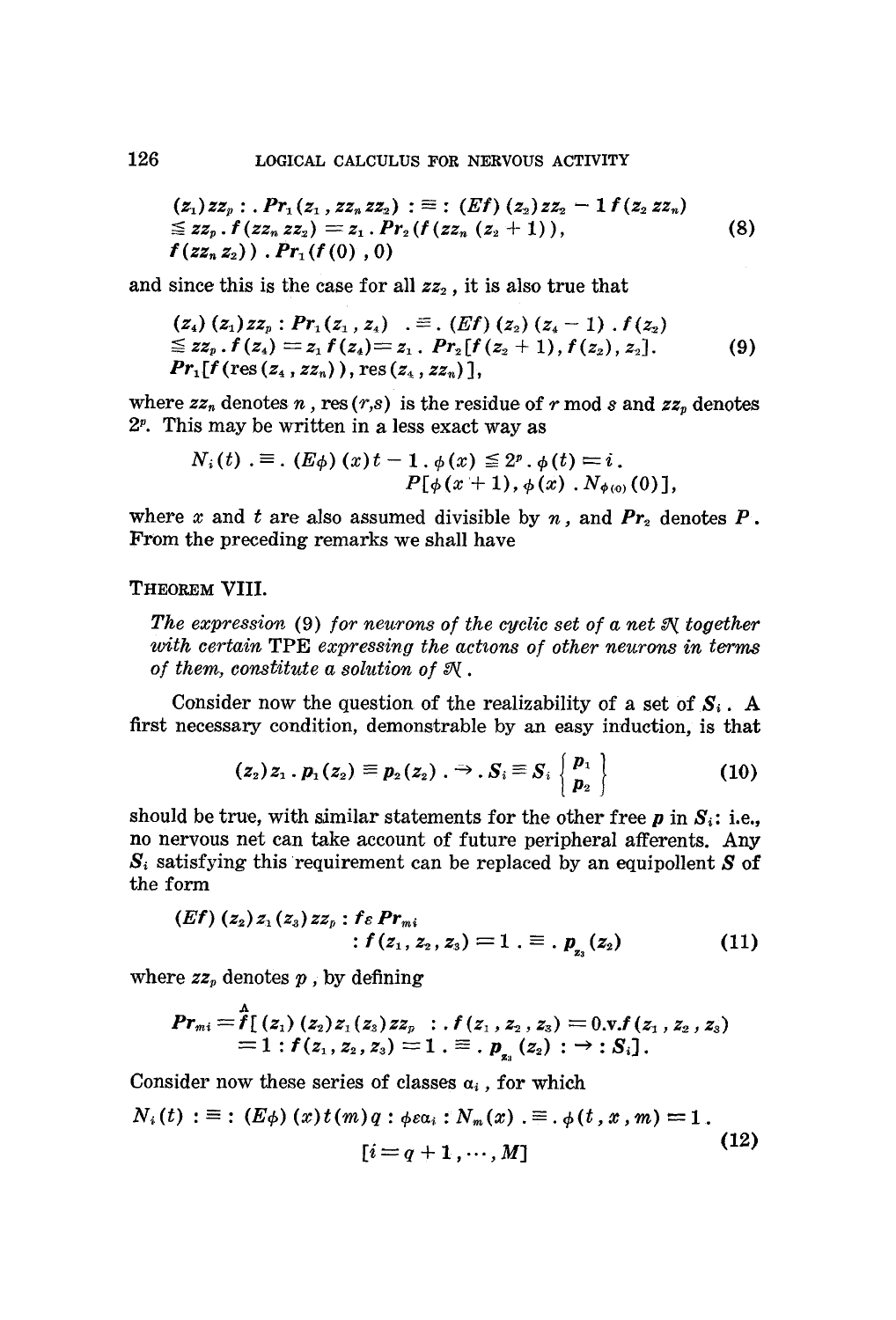holds for some net. These will be called *prehensible* classes. Let us define the *Boolean ring* generated by a class of classes  $\kappa$  as the aggregate of the classes which can be formed from members of  $\kappa$  by repeated application of the logical operations; i.e., we put

$$
\mathcal{R}(\kappa) = p' \lambda [(\alpha, \beta) : \alpha \varepsilon \kappa \rightarrow \alpha \varepsilon \lambda : \alpha, \beta \varepsilon \lambda. \rightarrow .-\alpha, \alpha. \beta, \alpha \mathbf{v} \beta \varepsilon \lambda].
$$

We shall also define

 $\lambda$ 

$$
\begin{aligned}\n\overline{\mathcal{R}}(\kappa) \cdot &= \mathcal{R}(\kappa) - \iota' p' - \iota' \kappa, \\
\mathcal{R}_e(\kappa) \quad &= p \, \hat{\lambda} \big[ (\alpha, \beta) : \alpha \, \varepsilon \kappa \to \alpha \, \varepsilon \, \lambda \, \to \, - \, \alpha \, , \, \alpha \cdot \beta \, , \, \alpha \, \mathbf{v} \, \beta \, , \, S \, \iota' \alpha \, \varepsilon \, \lambda \big] \\
\overline{\mathcal{R}}_e(\kappa) \quad &= \mathcal{R}_e(\kappa) - \iota' p' - \iota' \kappa,\n\end{aligned}
$$

and

$$
\sigma(\psi,t)=\widehat{\phi}[(m)\cdot\phi(t+1,t,m)=\psi(m)].
$$

The class  $\mathcal{R}_{\epsilon}(\kappa)$  is formed from  $\kappa$  in analogy with  $\mathcal{R}(\kappa)$ , but by repeated application not only of the logical operations but also of that which replaces a class of properties P  $\varepsilon \alpha$  by  $S(P) \varepsilon S$  "a. We shall then have the

### **LEMMA**

 $Pr_1(p_1, p_2, \dots, p_m, z_1)$  is a *TPE* if and only if

 $\overline{\phantom{a}}$ 

$$
(z_1) (p_1, \cdots, p_m) (Ep_{m+1}) : p_{m+1} \varepsilon \overline{\mathcal{R}}_e (\{p_1, p_2, \cdots, p_m\})
$$
  

$$
p_{m+1}(z_1) \equiv Pr_1(p_1, p_2, \cdots, p_m, z_1)
$$
 (13)

is true ; and it is a *TPE* not involving *'S'* if and only if this holds when  $\overline{\mathcal{R}}_{e}$  is replaced by  $\overline{\mathcal{R}}$ , and we then obtain

THEOREM IX.

A series of classes  $a_1$ ,  $a_2$ ,  $\cdots$   $a_s$  is a series of prehensible classes if *and only if* 

$$
(Em) (En) (p) n(i) (\psi) :.(x) m \psi(x) = 0 \mathbf{v} \psi(x) = 1 : \rightarrow : (E\beta)
$$
  
\n
$$
(Ey) m. \psi(y) = 0. \beta \varepsilon \mathcal{R}[\gamma((Ei) . \gamma = \alpha_i)) . \mathbf{v}. (x) m.
$$
  
\n
$$
\psi(x) = 0. \beta \varepsilon \overline{\mathcal{R}}[\gamma((Ei) . \gamma = \alpha_i)] : (t) (\phi) : \phi \varepsilon \alpha_i.
$$
  
\n
$$
\sigma(\phi, n t + p) . \rightarrow . (Ef) . f \varepsilon \beta. (w) m(x) t - 1.
$$
  
\n
$$
\phi(n(t+1) + p, n x + p, w) = f(n t + p, n x + p, w).
$$
\n
$$
(14)
$$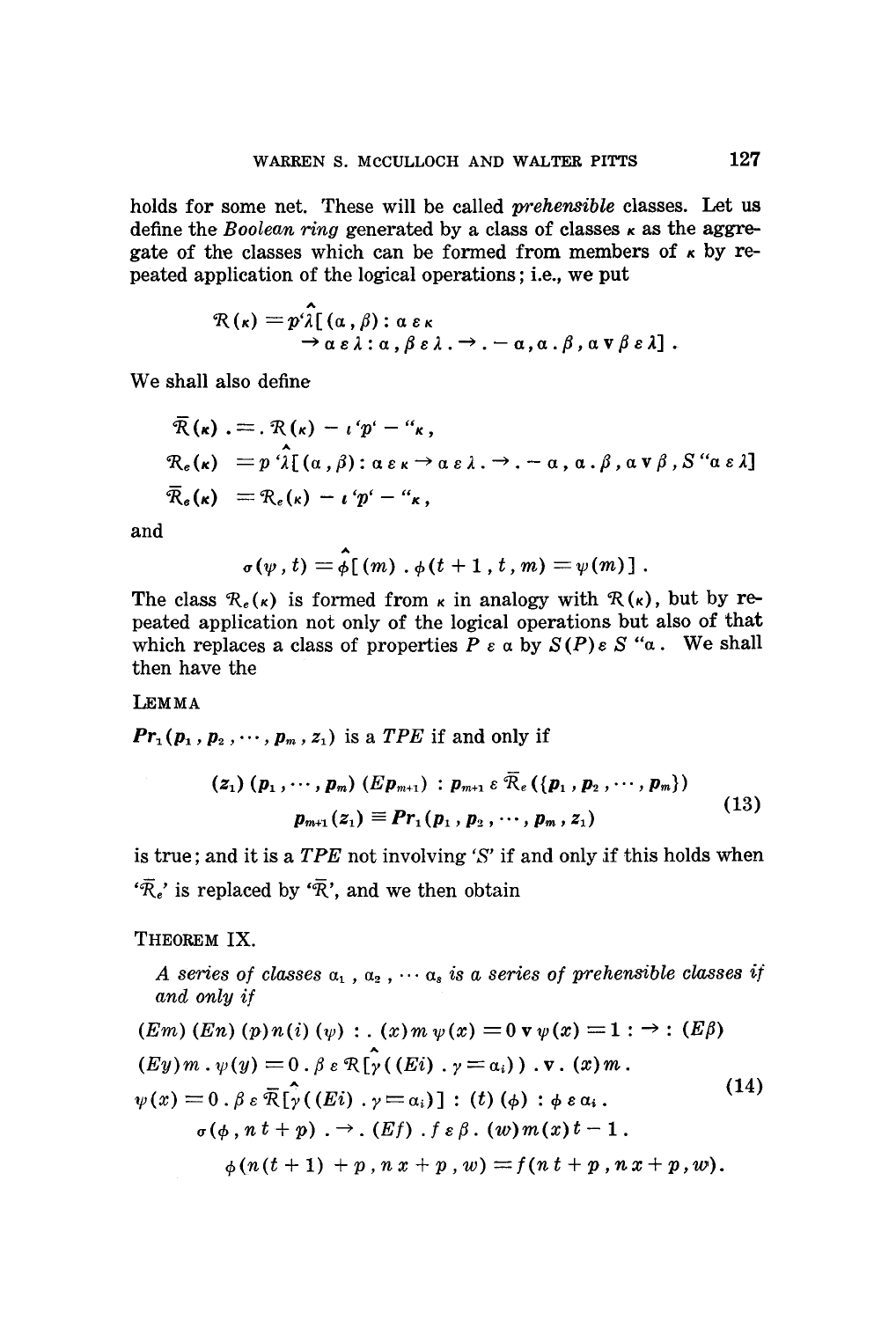The proof here follows directly from the lemma. The condition is necessary, since every net for which an expression of the form (4) can be written obviously verifies it, the  $\psi$ 's being the characteristic functions of the  $S_a$  and the  $\beta$  for each  $\psi$  being the class whose designation has the form  $\prod_{i \in a} Pr_i \prod_{j \in \beta_a} Pr_j$ , where  $Pr_k$  denotes  $\alpha_k$  for all k. Con $j\epsilon\beta_a$ 

versely, we may write an expression of the form (4) for a net  $\mathcal{N}$ fulfilling prehensible classes satisfying (14) by putting for the  $Pr_a$ *Pr* denoting the  $\psi$ 's, and a *Pr*, written in the analogue for classes of the disjunctive normal form, and denoting the  $\alpha$  corresponding to that  $\psi$ , conjoined to it. Since every S of the form (4) is clearly realizable, we have the theorem.

It is of some interest to consider the extent to which we can by knowledge of the present determine the whole past of various special nets: i.e., when we may construct a net the firing of the cyclic set of whose neurons requires the peripheral afferents to have had a set of past values specified by given functions  $\phi_i$ . In this case the classes  $\alpha_i$  of the last theorem reduced to unit classes; and the condition may be transformed into

$$
(E m, n) (p) n (i, \psi) (E j) :.(x) m : \psi(x) = 0 \cdot \nabla \cdot \psi(x) = 1 : \n\phi_i \varepsilon \sigma(\psi, n t + p) : \rightarrow : (w) m(x) t - 1 \cdot \phi_i(n(t + 1) \n+ p, n x + p, w) = \phi_j(n t + p, n x + p, w) : \n(u, v) (w) m \cdot \phi_i(n(u + 1) + p, n u + p, w) \n= \phi_i(n(v + 1) + p, n v + p, w).
$$

On account of limitations of space, we have presented the above argument very sketchily; we propose to expand it and certain of its implications in a further publication.

The condition of the last theorem is fairly simple in principle, though not in detail; its application to practical cases would, however, require the exploration of some  $2^{2n}$  classes of functions, namely the members of  $\mathcal{R}(\{\alpha_1, \ldots, \alpha_s\})$ . Since each of these is a possible  $\beta$  of Theorem IX, this result cannot be sharpened. But we may obtain a sufficient condition for the realizability of an  $S$  which is very easily applicable and probably covers most practical purposes. This is given by

# **THEOREM X.**

Let us define a set  $K$  of  $S$  by the following recursion:

1. Any *TPE* and any *TPE* whose arguments have been replaced by members of  $K$  belong to  $K$ ;

2. If  $Pr_1(z_1)$  is a member of K, then  $(z_2)z_1$ .  $Pr_1(z_2)$ ,  $(Ez_2)z_1$ .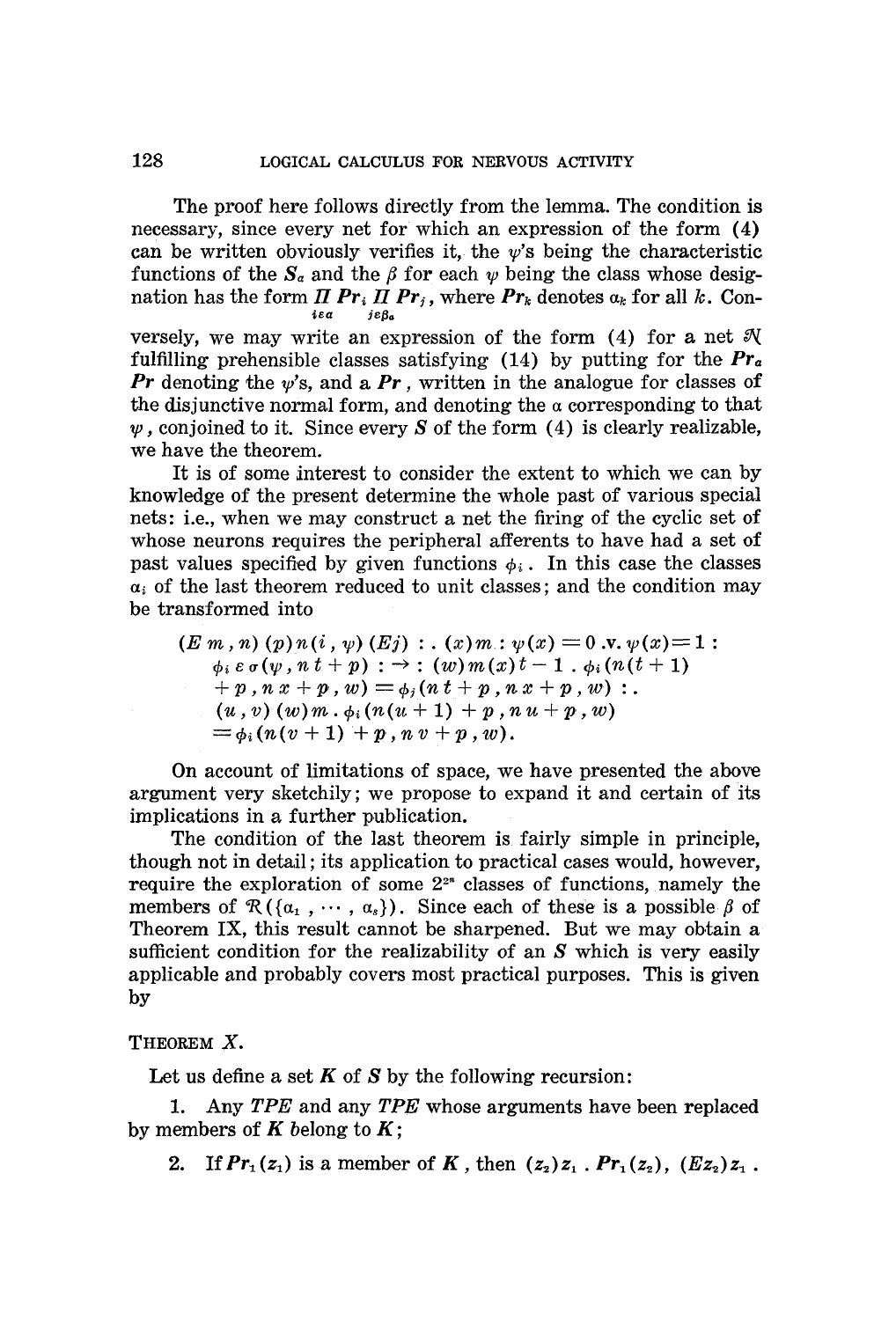$Pr_1(z_2)$ , and  $C_{mn}(z_1)$ . s belong to it, where  $C_{mn}$  denotes the property of being congruent to m modulo n,  $m < n$ .

*3. The set K has no further members* 

Then every member of  $K$  is realizable.

For, if  $Pr_1(z_1)$  is realizable, nervous nets for which

$$
N_i(z_1) := Pr_1(z_1) \cdot SN_i(z_1)
$$
  

$$
N_i(z_1) := Pr_1(z_1) \cdot SN_i(z_1)
$$

are the expressions of equation (4), realize  $(z_2)z_1$ .  $Pr_1(z_2)$  and  $(E z_2)z_1$ .  $Pr_1(z_2)$  respectively; and a simple circuit,  $c_1$ ,  $c_2$ ,  $\cdots$ ,  $c_n$ , of n links, each sufficient to excite the next, gives an expression

$$
N_m(z_1) \, . \equiv N_1(0) \, . \, C_{mn}
$$

for the last form. By induction we derive the theorem.

One more thing is to be remarked in conclusion. It is easily shown: first, that every net, if furnished with a tape, scanners connected to afferents, and suitable efferents to perform the necessary motor-operations, can compute only such numbers as can a Turing machine; second, that each of the latter numbers can be computed by such a net; and that nets with circles can be computed by such a net; and that nets with circles can compute, without scanners and a tape, some of the numbers the machine can, but no others, and not all of them. This is of interest as affording a psychological justification of the Turing definition of computability and its equivalents, Church's  $\lambda$  – definability and Kleene's primitive recursiveness: If any number can be computed by an organism, it is computable by these definitions, and conversely.

### *IV. Consequences*

Causality, which requires description of states and a law of necessary connection relating them, has appeared in several forms in several sciences, but never, except in statistics, has it been as irreciprocal as in this theory. Specification for any one time of afferent stimulation and of the activity of all constituent neurons, each an "all-or-none" affair, determines the state. Specification of the nervous net provides the law of necessary connection whereby one can compute from the description of any state that of the succeeding state, but the inclusion of disjunctive relations prevents complete determination of the one before. Moreover, the regenerative activity of Constituent circles renders reference indefinite as to time past. Thus our knowledge of the world, including ourselves, is incomplete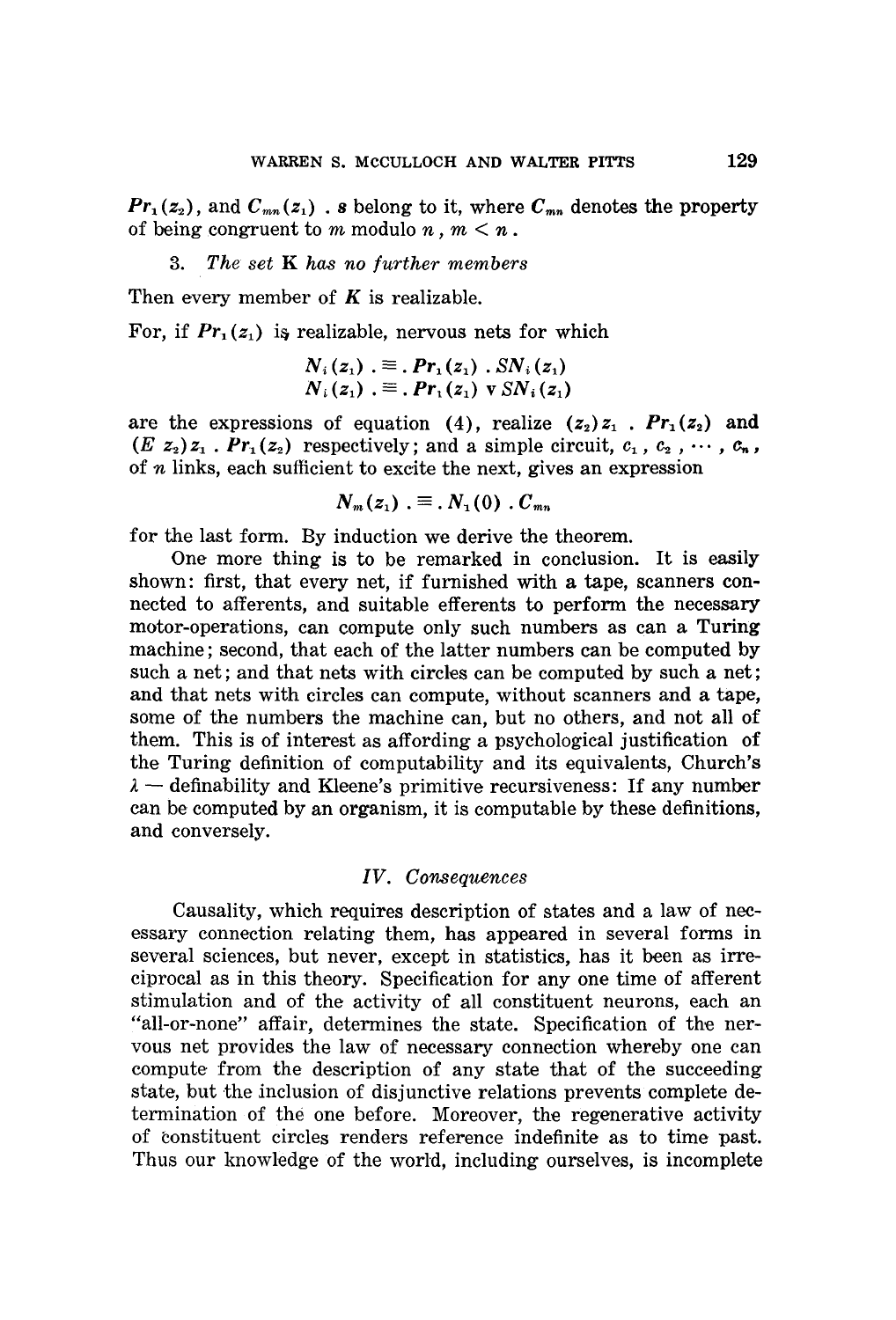



















FIGURE 1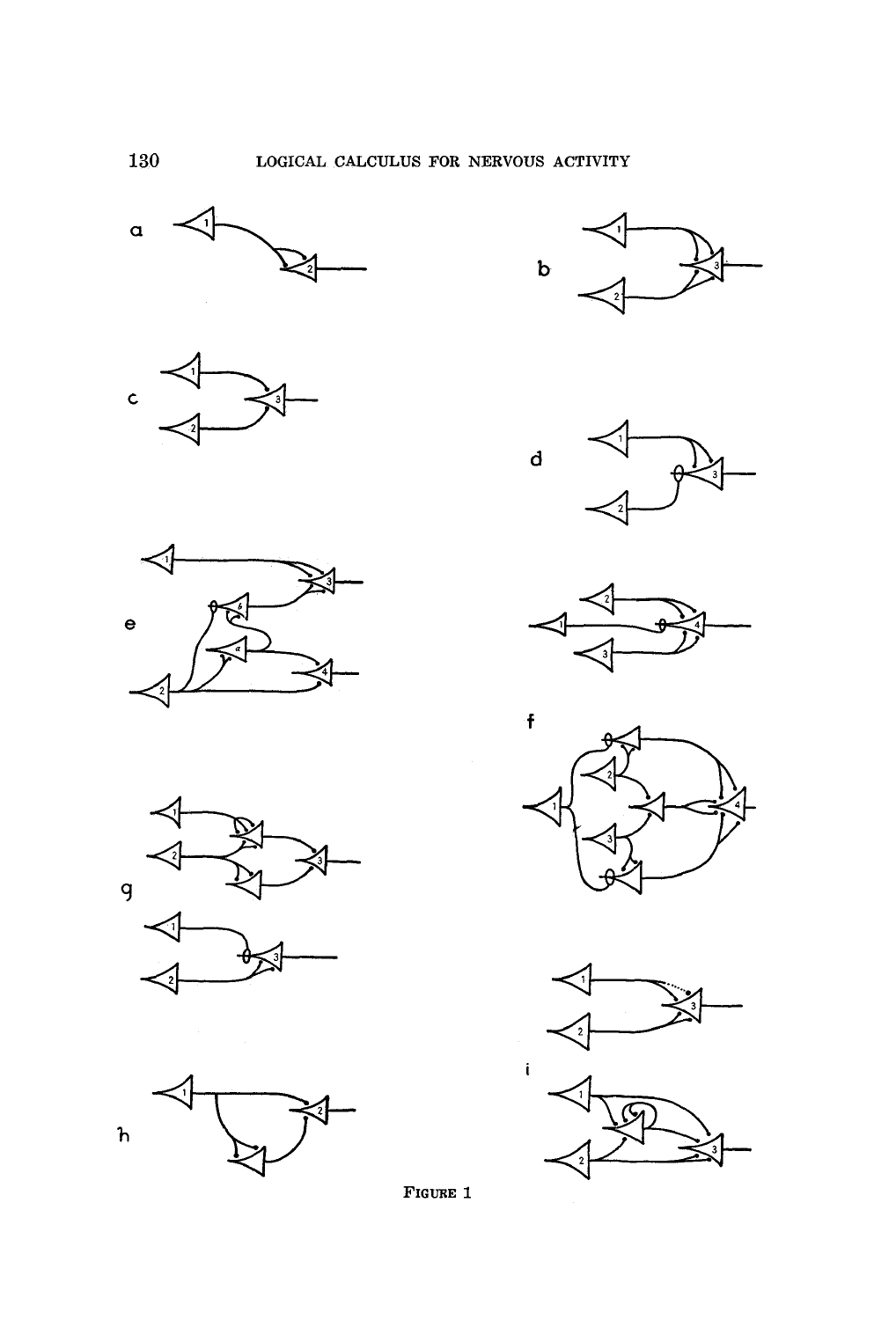as to space and indefinite as to time. This ignorance, implicit in all our brains, is the counterpart of the abstraction which renders our knowledge useful. The role of brains in determining the epistemic relations of our theories to our observations and of these to the facts is all too clear, for it is apparent that every idea and every sensation is realized by activity within that net, and by no such activity are the actual afferents fully determined.

There is no theory we may hold and no observation we can make that will retain so much as its old defective reference to the facts if the net be altered. Tinitus, paraestheaias, hallucinations, delusions, confusions and disorientations intervene. Thus empiry confirms that if our nets are undefined, our facts are undefined, and to the "real" we can attribute not so much as one quality or *"form."* With determination of the net, the unknowable object of knowledge, the "thing in itself," ceases to be unknowable.

To psychology, however defined, specification of the net would contribute all that could be achieved in that field—even if the analysis were pushed to ultimate psychic units or "psychons," for a psychon can be no less than the activity of a single neuron. Since that activity is inherently propositional, all psychic events have an intentional, or "semiotic," character. The "all-or-none" law of these activities, and the conformity of their relations to those of the logic of propositions, insure that the relations of psychons are those of the two-valued logic of propositions. Thus in psychology, introspective, behavioristic or physiological, the fundamental relations are those of two-valued logic.

#### EXPRESSION FOR THE FIGURES

In the figure the neuron  $c_i$  is always marked with the numeral i upon the body of the cell, and the corresponding action is denoted by 'N' with i as subscript, as in the text.

|           | Figure 1a $N2(t)$ . $\equiv$ . $N1(t-1)$                                                                   |
|-----------|------------------------------------------------------------------------------------------------------------|
|           | Figure 1b $N_3(t)$ . $\equiv N_1(t-1)$ $\sqrt{\mathbf{v} N_2(t-1)}$                                        |
|           | Figure 1c $N_3(t)$ . $\equiv$ $N_1(t-1)$ . $N_2(t-1)$                                                      |
|           | Figure 1d $N_2(t) = N_1(t-1) \approx N_2(t-1)$                                                             |
|           | Figure 1e $N_3(t) := N_1(t-1) \cdot \mathbf{v} \cdot N_2(t-3) \cdot N_2(t-2)$                              |
|           | $N_4(t)$ . $\equiv$ . $N_2(t-2)$ . $N_2(t-1)$                                                              |
|           | Figure 1f $N_4(t) := x \cdot N_1(t-1)$ . $N_2(t-1) \cdot N_3(t-1) \cdot \mathbf{v} \cdot N_1(t-1)$ .       |
|           | $N_{2}(t-1)$ . $N_{3}(t-1)$                                                                                |
|           | $N_4(t) :=: \mathbb{R} \times N_1(t-2)$ . $N_2(t-2) \cdot \mathbf{v} N_3(t-2) \cdot \mathbf{v} N_1(t-2)$ . |
|           | $N_2(t-2)$ . $N_3(t-2)$                                                                                    |
| Figure 1g | $N_1(t) \cdot \equiv N_2(t-2) \cdot \sim N_1(t-3)$                                                         |
|           | Figure 1h $N_2(t) = N_1(t-1) \cdot N_1(t-2)$                                                               |
|           | Figure 1i $N_3(t) := N_2(t-1) \cdot \mathbf{v} \cdot N_1(t-1) \cdot (Ex)t - 1 \cdot N_1(x) \cdot N_2(x)$   |
|           |                                                                                                            |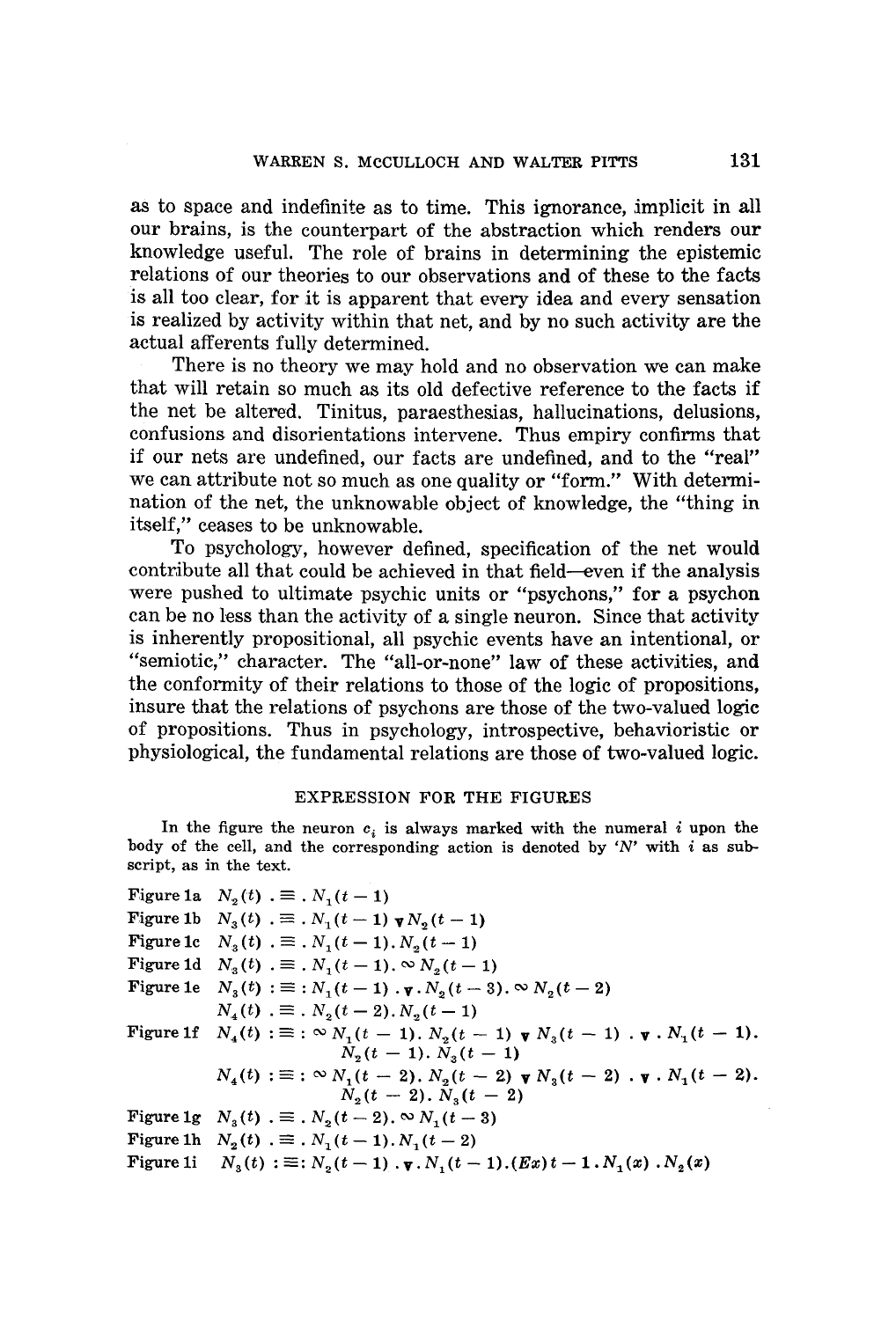Hence arise constructional solutions of holistic problems involving the, differentiated continuum of sense awareness and the normative, perfective and resolvent properties of perception and execution. From the irreciprocity of causality it follows that even if the net be known, though we may predict future from present activities, we can deduce neither afferent from central, nor central from efferent, nor past from present activities--conclusions which are reinforced by the contradictory testimony of eye-witnesses, by the difficulty of diagnosing differentially the organically diseased, the hysteric and the malingerer, and by comparing one's own memories or recollections with his contemporaneous records. Moreover, systems which so respond to the difference between afferents to a regenerative net and certain activity within that net, as to reduce the difference, exhibit purposive behavior; and organisms are known to possess many such systems, subserving homeostasis, appetition and attention. Thus both the formal and the final aspects of that activity which we are wont to call *mental*  are rigorously deduceable from present neurophysiology. The psychiatrist may take comfort from the obvious conclusion concerning causality--that, for prognosis, history is never necessary. He can take little from the equally valid conclusion that his observables are explicable only in terms of nervous activities which, until recently, have been beyond his ken. The crux of this ignorance is that inference from any sample of overt behavior to nervous nets is not unique, whereas, of imaginable nets, only one in fact exists, and may, at any moment, exhibit some unpredictable activity. Certainly for the psychiatrist it is more to the point that in such systems "Mind" no longer "goes more ghostly than a ghost." Instead, diseased mentality can be understood without loss of scope or rigor, in the scientific terms of neurophysiology. For neurology, the theory sharpens the distinction between nets necessary or merely sufficient for given activities, and so clarifies the relations of disturbed structure to disturbed function. In its own domain the difference between equivalent nets and nets equivalent in the narrow sense indicates the appropriate use and importance of temporal studies of nervous activity: and to mathematical biophysics the theory contributes a tool for rigorous symbolic treatment of known nets and an easy method of constructing hypothetical nets of required properties.